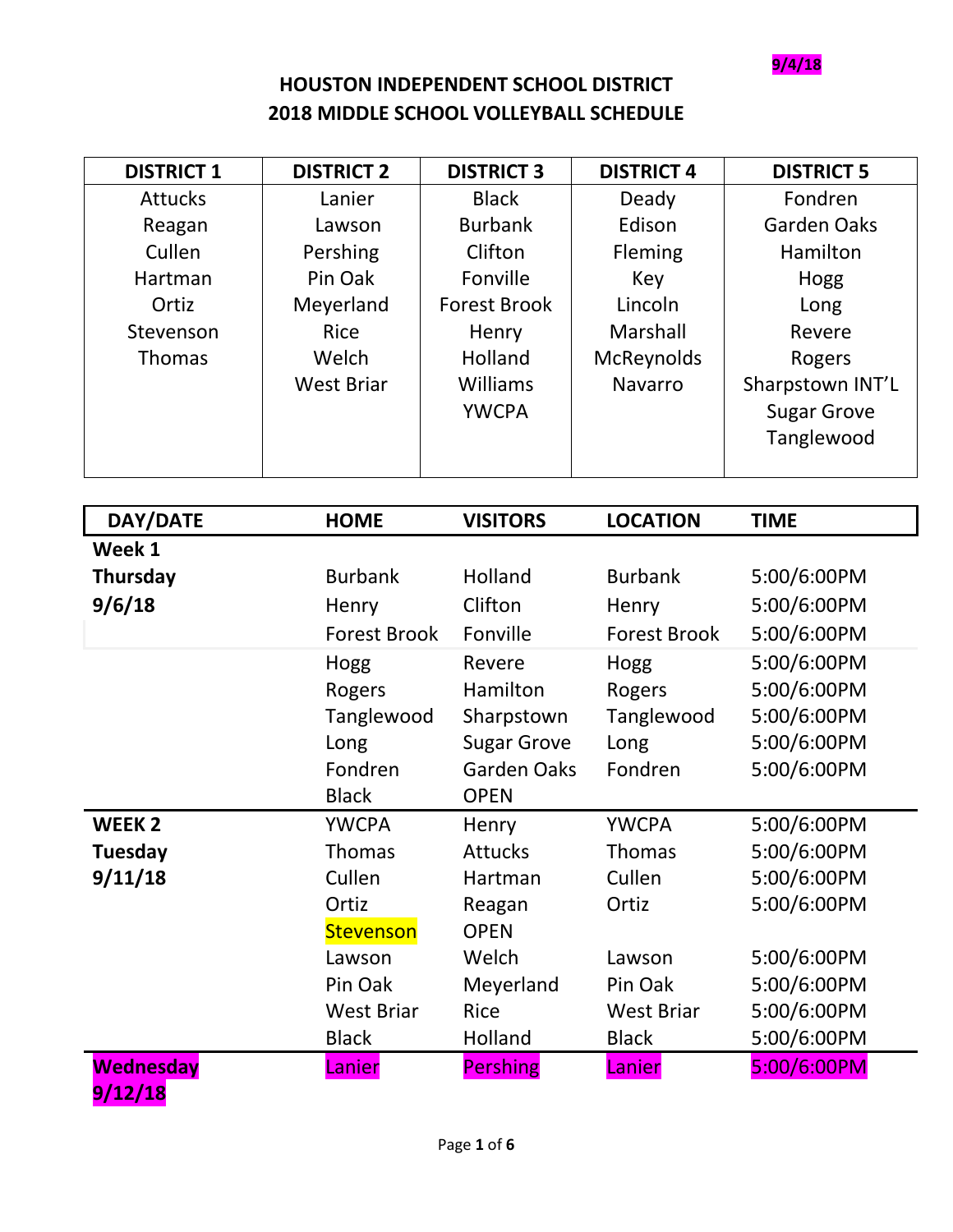| Thursday       | <b>Forest Brook</b>     | <b>Burbank</b>        | <b>Forest Brook</b> | 5:00/6:00PM |
|----------------|-------------------------|-----------------------|---------------------|-------------|
| 9/13/18        | Lincoln                 | McReynolds            | Lincoln             | 5:00/6:00PM |
|                | Fonville                | Clifton               | Fonville            | 5:00/6:00PM |
|                | Deady                   | Marshall              | Deady               | 5:00/6:00PM |
|                | Edison                  | Key                   | Edison              | 5:00/6:00PM |
|                | Navarro                 | Fleming               | Navarro             | 5:00/6:00PM |
|                | Sharpstown              | Long                  | Sharpstown          | 5:00/6:00PM |
|                | Fondren                 | Rogers                | Fondren             | 5:00/6:00PM |
|                | Revere                  | Tanglewood            | Revere              | 5:00/6:00PM |
|                | Hamilton                | Hogg                  | Hamilton            | 5:00/6:00PM |
|                | <b>Sugar Grove</b>      | <b>Garden Oaks</b>    | <b>Sugar Grove</b>  | 5:00/6:00PM |
|                | Williams                | <b>OPEN</b>           |                     |             |
| Week 3         | Pin Oak                 | Welch                 | Pin Oak             | 5:00/6:00PM |
| <b>Monday</b>  | Hartman                 | <b>OPEN</b>           |                     |             |
| 9/17/18        | Cullen                  | Reagan                | Cullen              | 5:00/6:00PM |
|                | <b>Attucks</b>          | Stevenson             | <b>Attucks</b>      | 5:00/6:00PM |
|                | Ortiz                   | Thomas                | Ortiz               | 5:00/6:00PM |
|                | Lanier                  | Meyerland             | Lanier              | 5:00/6:00PM |
|                | <b>West Briar</b>       | Pershing              | <b>West Briar</b>   | 5:00/6:00PM |
|                | Lawson                  | <b>Rice</b>           | Lawson              | 5:00/6:00PM |
|                |                         |                       |                     |             |
| <b>Tuesday</b> | <b>Black</b>            | Henry                 | <b>Black</b>        | 5:00/6:00PM |
| 9/18/18        | <b>Forest Brook</b>     | Holland               | <b>Forest Brook</b> | 5:00/6:00PM |
|                | Fonville                | Williams              | <b>Fonville</b>     | 5:00/6:00PM |
|                | Clifton                 | <b>YWCPA</b>          | Clifton             | 5:00/6:00PM |
|                | Deady                   | Lincoln               | Deady               | 5:00/6:00PM |
|                | Fleming                 | Edison                | Fleming             | 5:00/6:00PM |
|                | McReynolds              | Navarro               | McReynolds          | 5:00/6:00PM |
|                |                         |                       |                     |             |
| Wednesday      | Marshall                | Key                   | Marshall            | 5:00/6:00PM |
| 9/19/18        | Rogers                  | Garden Oaks           | Rogers              | 5:00/6:00PM |
|                | <b>Burbank</b>          | <b>OPEN</b>           |                     |             |
|                | Long                    | Revere                | Long                | 5:00/6:00PM |
|                | Hogg                    | Fondren               | Hogg                | 5:00/6:00PM |
|                | Tanglewood              | Hamilton              | Tanglewood          | 5:00/6:00PM |
|                | <b>Sugar Grove</b>      | Sharpstown            | <b>Sugar Grove</b>  | 5:00/6:00PM |
| Week 4         |                         |                       |                     |             |
| <b>Monday</b>  | Ortiz                   | <b>Attucks</b>        | Ortiz               | 5:00/6:00PM |
| 9/24/18        | Reagan<br><b>Thomas</b> | <b>OPEN</b><br>Cullen | <b>Thomas</b>       | 5:00/6:00PM |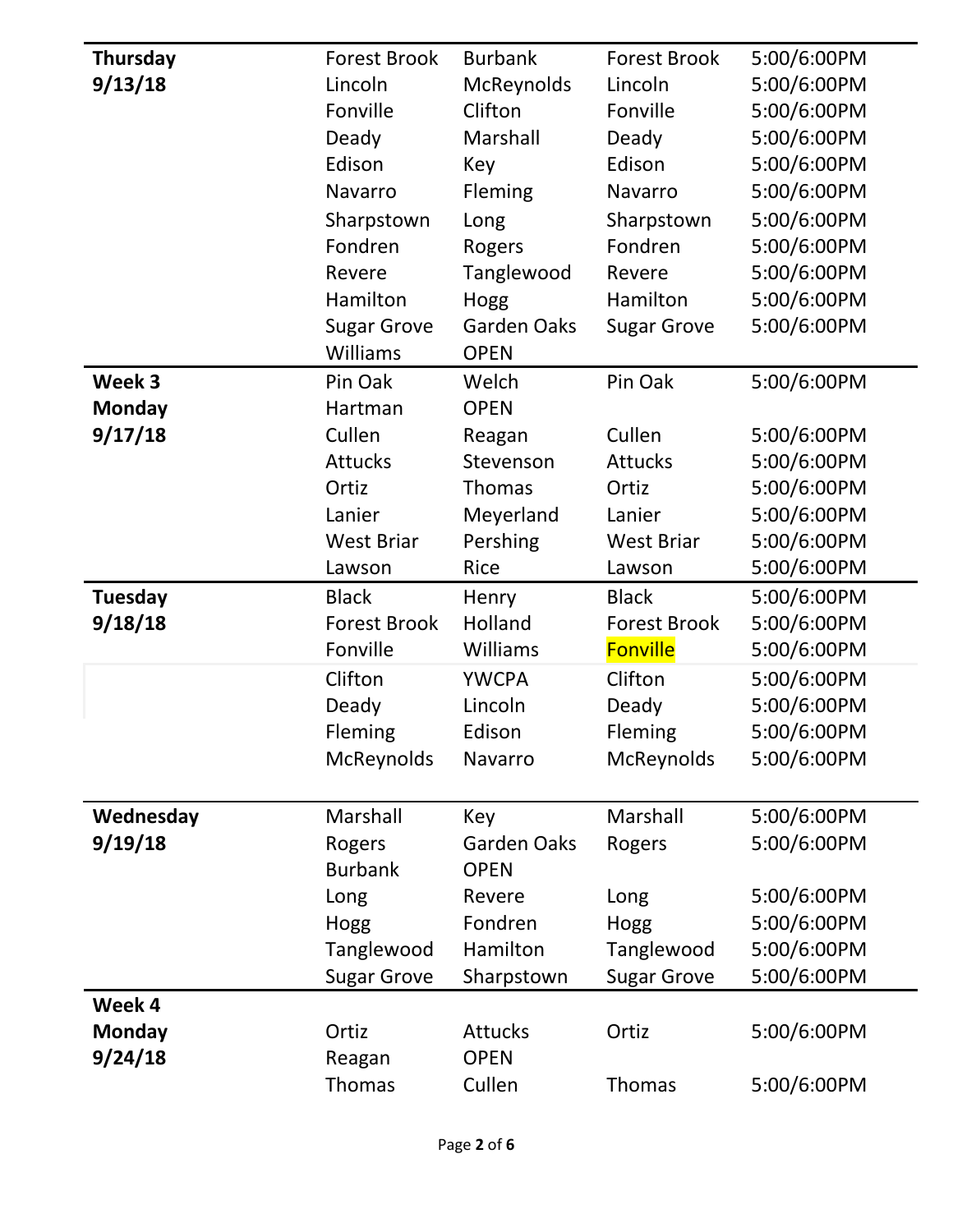| <b>Monday</b>  | Hartman             | Stevenson           | Hartman             | 5:00/6:00PM |
|----------------|---------------------|---------------------|---------------------|-------------|
| 9/24/18        | Pin Oak             | Lawson              | Pin Oak             | 5:00/6:00PM |
|                | Pershing            | Rice                | Pershing            | 5:00/6:00PM |
|                | Welch               | Lanier              | Welch               | 5:00/6:00PM |
|                | Meyerland           | <b>West Briar</b>   | Meyerland           | 5:00/6:00PM |
|                | <b>Forest Brook</b> | <b>Black</b>        | <b>Forest Brook</b> | 5:00/6:00PM |
| <b>Tuesday</b> | Long                | Tanglewood          | Long                | 5:00/6:00PM |
| 9/25/18        | Fonville            | Henry               | Fonville            | 5:00/6:00PM |
|                | Holland             | Clifton             | Holland             | 5:00/6:00PM |
|                | <b>Burbank</b>      | Williams            | <b>Burbank</b>      | 5:00/6:00PM |
|                | Deady               | Key                 | Deady               | 5:00/6:00PM |
|                | Navarro             | Lincoln             | Navarro             | 5:00/6:00PM |
|                | Marshall            | Fleming             | Marshall            | 5:00/6:00PM |
|                | Edison              | McReynolds          | Edison              | 5:00/6:00PM |
|                |                     |                     |                     |             |
| Wednesday      | Hamilton            | <b>Garden Oaks</b>  | Hamilton            | 5:00/6:00PM |
| 9/26/18        | <b>YWCPA</b>        | <b>OPEN</b>         |                     |             |
|                | Sharpstown          | Hogg                | Sharpstown          | 5:00/6:00PM |
|                | Revere              | Rogers              | Revere              | 5:00/6:00PM |
|                | Fondren             | <b>Sugar Grove</b>  | Fondren             | 5:00/6:00PM |
| Week 5         | Lanier              | Pin Oak             | Lanier              | 5:00/6:00PM |
| <b>Monday</b>  | <b>Attucks</b>      | Hartman             | <b>Attucks</b>      | 5:00/6:00PM |
| 10/1/18        | Stevenson           | Reagan              | Stevenson           | 5:00/6:00PM |
|                | Cullen              | Ortiz               | Cullen              | 5:00/6:00PM |
|                | Thomas              | <b>OPEN</b>         |                     |             |
|                | Lawson              | <b>OPEN</b>         |                     |             |
|                | Rice                | Meyerland           | <b>Rice</b>         | 5:00/6:00PM |
|                |                     |                     |                     |             |
| <b>Tuesday</b> | <b>West Briar</b>   | Welch               | <b>West Briar</b>   | 5:00/6:00PM |
| 10/2/18        | <b>Black</b>        | Fonville            | <b>Black</b>        | 5:00/6:00PM |
|                | <b>YWCPA</b>        | <b>Forest Brook</b> | <b>YWCPA</b>        | 5:00/6:00PM |
|                | Henry               | <b>Burbank</b>      | Henry               | 5:00/6:00PM |
|                | Holland             | Williams            | <b>Holland</b>      | 5:00/6:00PM |
|                | Lincoln             | Edison              | Lincoln             | 5:00/6:00PM |
|                | Deady               | Navarro             | Deady               | 5:00/6:00PM |
|                | Fleming             | Key                 | Fleming             | 5:00/6:00PM |
| Wednesday      | McReynolds          | Marshall            | <b>McRenolds</b>    | 5:00/6:00PM |
| 10/3/18        | Rogers              | Hogg                | Rogers              | 5:00/6:00PM |
|                | Sharpstown          | Hamilton            | Sharpstown          | 5:00/6:00PM |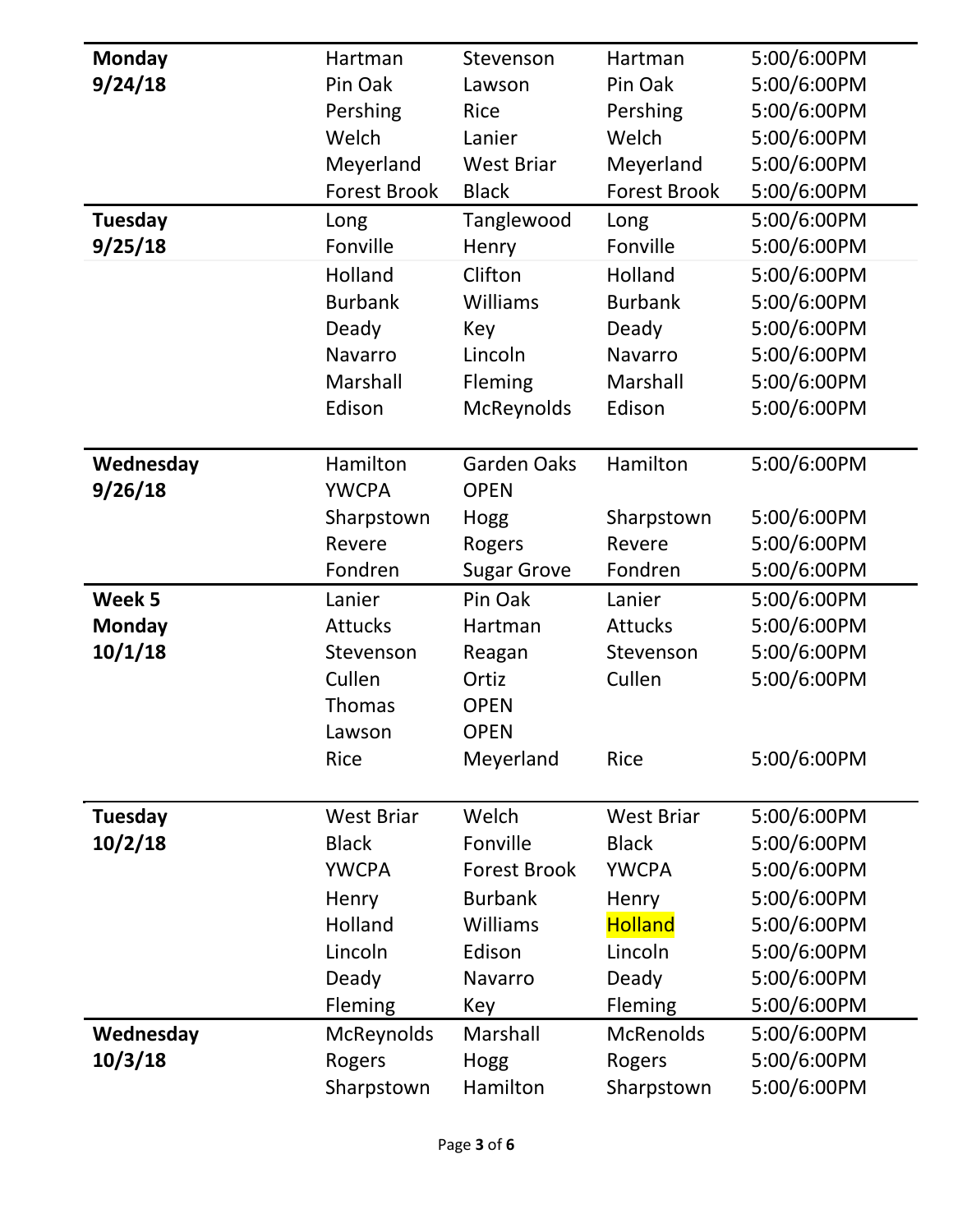| 10/3/18        | Tanglewood          | Garden Oaks        | Tanglewood          | 5:00/6:00PM |
|----------------|---------------------|--------------------|---------------------|-------------|
|                | Clifton             | <b>OPEN</b>        |                     |             |
|                | Long                | Fondren            | Long                | 5:00/6:00PM |
|                | Revere              | <b>Sugar Grove</b> | Revere              | 5:00/6:00PM |
| Week 6         | Welch               | Rice               | Welch               | 5:00/6:00PM |
| <b>Monday</b>  | Cullen              | <b>Attucks</b>     | Cullen              | 5:00/6:00PM |
| 10/8/18        | Reagan              | Hartman            | Reagan              | 5:00/6:00PM |
|                | <b>Thomas</b>       | Stevenson          | <b>Thomas</b>       | 5:00/6:00PM |
|                | Ortiz               | <b>OPEN</b>        |                     |             |
|                | Lanier              | Lawson             | Lanier              | 5:00/6:00PM |
|                | Meyerland           | Pershing           | Meyerland           | 5:00/6:00PM |
|                |                     |                    |                     |             |
| <b>Tuesday</b> | Pin Oak             | <b>West Briar</b>  | Pin Oak             | 5:00/6:00PM |
| 10/9/18        | Clifton             | <b>Black</b>       | Clifton             | 5:00/6:00PM |
|                | <b>Burbank</b>      | Fonville           | <b>Burbank</b>      | 5:00/6:00PM |
|                | <b>Forest Brook</b> | Williams           | <b>Forest Brook</b> | 5:00/6:00PM |
|                | <b>YWCPA</b>        | Holland            | <b>YWCPA</b>        | 5:00/6:00PM |
|                | Fleming             | Deady              | Fleming             | 5:00/6:00PM |
|                | Rogers              | Tanglewood         | Rogers              | 5:00/6:00PM |
| Wednesday      | Edison              | Navarro            | Edison              | 5:00/6:00PM |
| 10/10/18       | McReynolds          | Key                | McReynolds          | 5:00/6:00PM |
|                | Marshall            | Lincoln            | Mashall             | 5:00/6:00PM |
|                | Hamilton            | Revere             | Hamilton            | 5:00/6:00PM |
|                | Fondren             | Sharpstown         | Fondren             | 5:00/6:00PM |
|                | Long                | Garden Oaks        | Long                | 5:00/6:00PM |
|                | Henry               | <b>OPEN</b>        |                     |             |
|                | <b>Sugar Grove</b>  | Hogg               | <b>Sugar Grove</b>  | 5:00/6:00PM |
| Week 7         | Cullen              | <b>OPEN</b>        |                     |             |
| <b>Monday</b>  | Stevenson           | Ortiz              | Stevenson           | 5:00/6:00PM |
| 10/15/18       | Reagan              | <b>Attucks</b>     | Reagan              | 5:00/6:00PM |
|                | Hartman             | <b>Thomas</b>      | Hartman             | 5:00/6:00PM |
|                | Meyerland           | Lawson             | Meyerland           | 5:00/6:00PM |
|                | <b>West Briar</b>   | Lanier             | <b>West Briar</b>   | 5:00/6:00PM |
|                | Rice                | Pin Oak            | <b>Rice</b>         | 5:00/6:00PM |
| <b>Tuesday</b> | Pershing            | Welch              | Pershing            | 5:00/6:00PM |
| 10/16/18       | <b>Black</b>        | <b>Burbank</b>     | <b>Black</b>        | 5:00/6:00PM |
|                | Clifton             | Williams           | <b>Clifton</b>      | 5:00/6:00PM |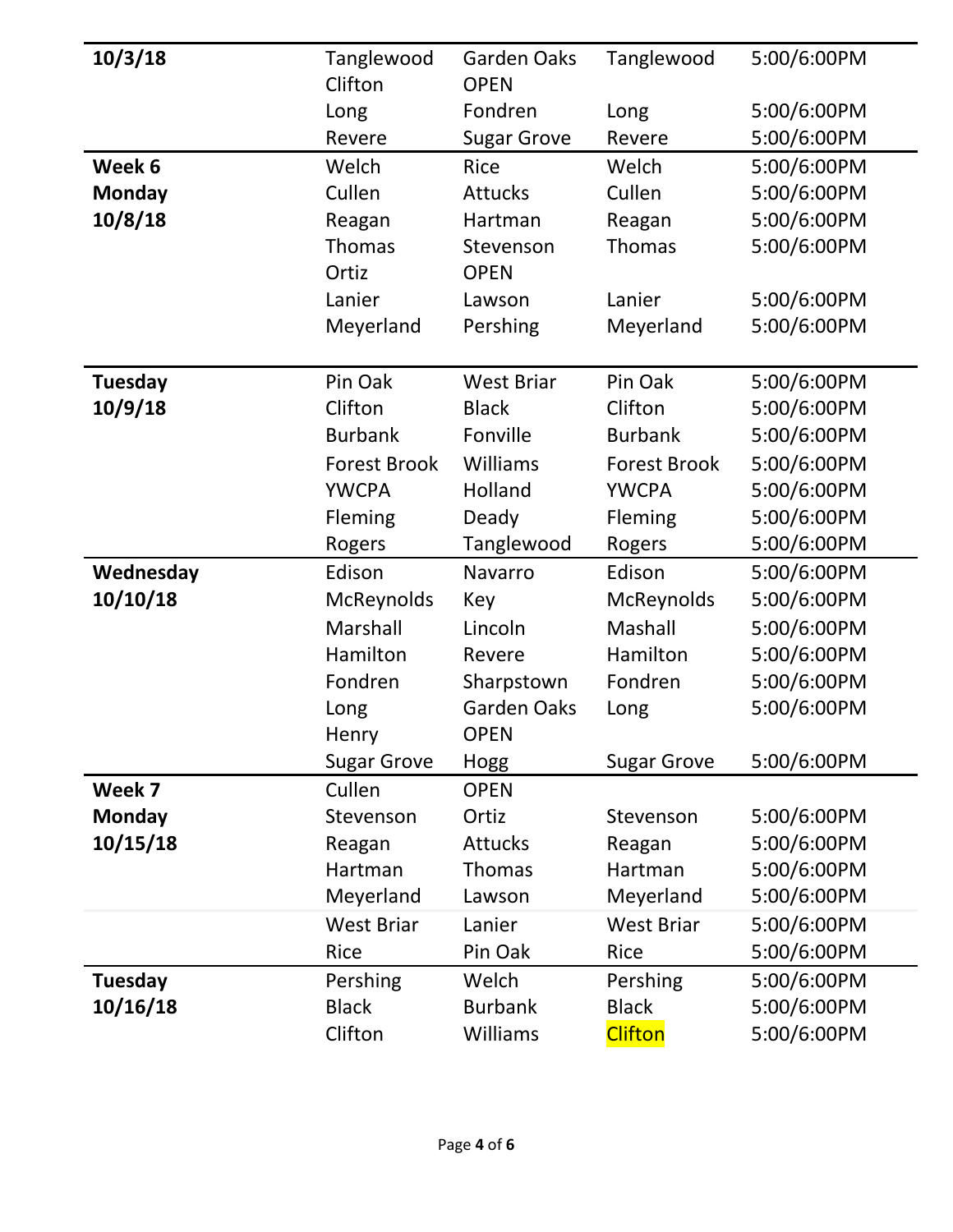| <b>Tuesday</b> | <b>YWCPA</b>        | Fonville           | <b>YWCPA</b>        | 5:00/6:00PM |
|----------------|---------------------|--------------------|---------------------|-------------|
| 10/16/18       | <b>Forest Brook</b> | Henry              | <b>Forest Brook</b> | 5:00/6:00PM |
|                | Deady               | Edison             | Deady               | 5:00/6:00PM |
|                | McReynolds          | <b>Fleming</b>     | McReynolds          | 5:00/6:00PM |
|                | Lincoln             | Key                | Lincoln             | 5:00/6:00PM |
|                | Navarro             | Marshall           | Navarro             | 5:00/6:00PM |
| Wednesday      | Tanglewood          | Hogg               | Tanglewood          | 5:00/6:00PM |
| 10/17/18       | Revere              | Fondren            | Revere              | 5:00/6:00PM |
|                | Long                | Rogers             | Long                | 5:00/6:00PM |
|                | Sharpstown          | <b>Garden Oaks</b> | Sharpstown          | 5:00/6:00PM |
|                | Holland             | <b>OPEN</b>        |                     |             |
|                | Hamilton            | <b>Sugar Grove</b> | Hamilton            | 5:00/6:00PM |
| Week 8         | <b>Black</b>        | <b>YWCPA</b>       | <b>Black</b>        | 5:00/6:00PM |
| <b>Monday</b>  | Hamilton            | Fondren            | Hamilton            | 5:00/6:00PM |
| 10/22/18       | Hogg                | Long               | Hogg                | 5:00/6:00PM |
|                | Revere              | <b>Garden Oaks</b> | Revere              | 5:00/6:00PM |
|                | Rogers              | Sharpstown         | Rogers              | 5:00/6:00PM |
|                | <b>Thomas</b>       | Reagan             | <b>Thomas</b>       | 5:00/6:00PM |
|                | <b>Cullen</b>       | <b>Stevenson</b>   | <b>Cullen</b>       | 5:00/6:00PM |
|                | <b>Ortiz</b>        | <b>Hartman</b>     | <b>Ortiz</b>        | 5:00/6:00PM |
|                | <b>Attucks</b>      | <b>OPEN</b>        |                     |             |
|                | <b>West Briar</b>   | Lawson             | <b>West Briar</b>   | 5:00/6:00PM |
|                | <b>Welch</b>        | Meyerland          | <b>Welch</b>        | 5:00/6:00PM |
|                | <b>Rice</b>         | Lanier             | <b>Rice</b>         | 5:00/6:00PM |
|                | Pin Oak             | <b>Pershing</b>    | Pin Oak             | 5:00/6:00PM |
| Tuesday        | Tanglewood          | <b>Sugar Grove</b> | Tanglewood          | 5:00/6:00PM |
| 10/23/18       | <b>Burbank</b>      | Clifton            | <b>Burbank</b>      | 5:00/6:00PM |
|                | Holland             | Fonville           | Holland             | 5:00/6:00PM |
|                | Henry               | Williams           | Henry               | 5:00/6:00PM |
|                | <b>Forest Brook</b> | <b>OPEN</b>        |                     |             |
|                | <b>McReynolds</b>   | <b>Deady</b>       | <b>McReynolds</b>   | 5:00/6:00PM |
|                | <b>Marshall</b>     | <b>Edison</b>      | <b>Marshall</b>     | 5:00/6:00PM |
|                | <b>Fleming</b>      | Lincoln            | <b>Fleming</b>      | 5:00/6:00PM |
|                | <b>Navarro</b>      | <b>Key</b>         | <b>Navarro</b>      | 5:00/6:00PM |
| Week 9         | <b>Black</b>        | Williams           | <b>Black</b>        | 5:00/6:00PM |
| <b>Monday</b>  | Sharpstown          | Revere             | Sharpstown          | 5:00/6:00PM |
| 10/29/18       | <b>YWCPA</b>        | <b>Burbank</b>     | <b>YWCPA</b>        | 5:00/6:00PM |